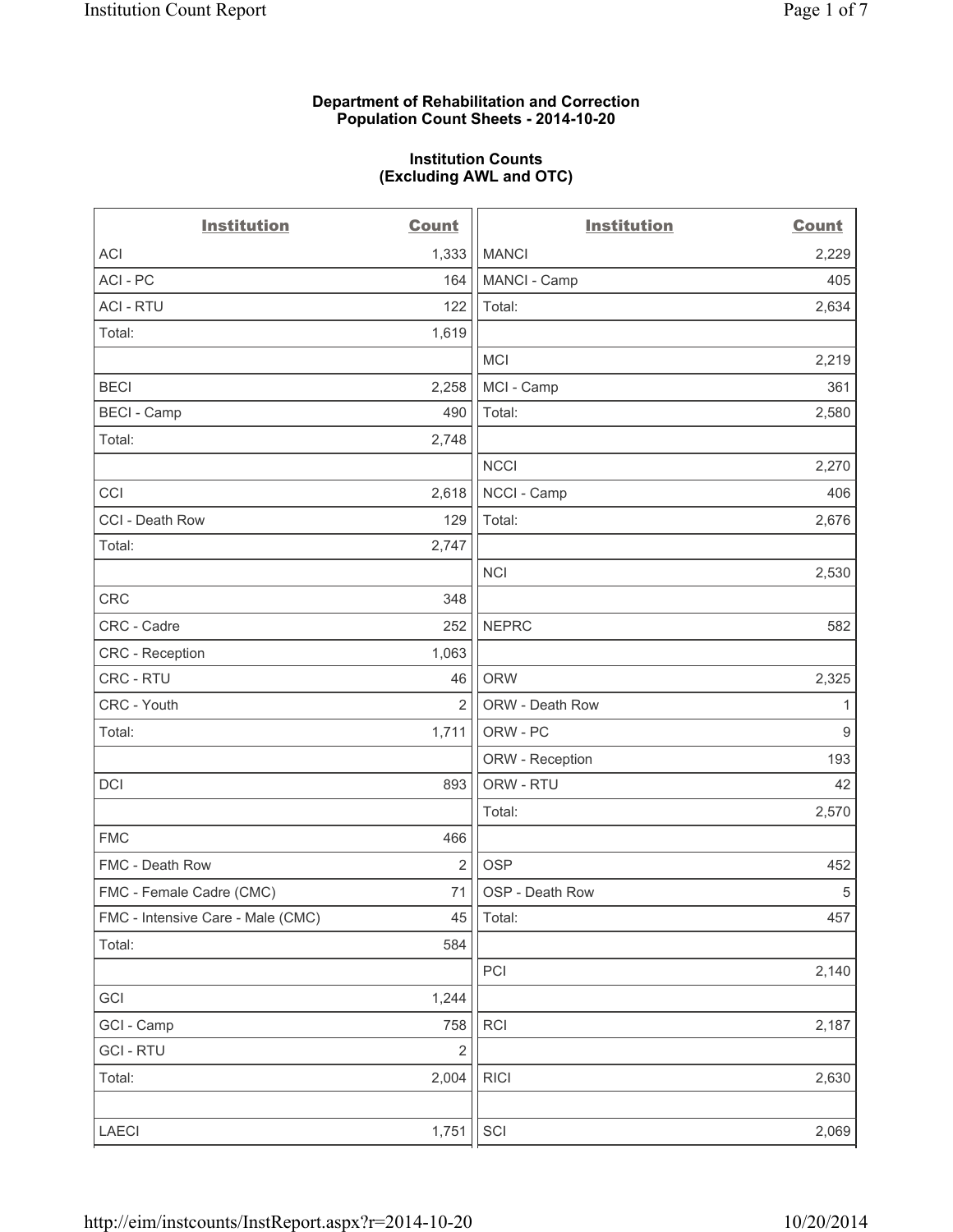| LECI                     | 1,938 | SOCF        | 1,088                                  |
|--------------------------|-------|-------------|----------------------------------------|
| LECI - Camp              | 192   | SOCF - RTU  | 71                                     |
| Total:                   | 2,130 | Total:      | 1,159                                  |
| LOCI                     | 2,268 | <b>TCI</b>  | 1,064                                  |
|                          |       | TCI - Camp  | 453                                    |
| LORCI                    | 272   | Total:      | 1,517                                  |
| LORCI - Cadre            | 227   |             |                                        |
| <b>LORCI - Reception</b> | 1,138 | <b>TOCI</b> | 1,022                                  |
| Total:                   | 1,637 | TOCI - PC   | 17                                     |
|                          |       | Total:      | 1,039                                  |
| <b>MACI</b>              | 1,066 |             |                                        |
| MACI - Minimum           | 1,408 | <b>WCI</b>  | 1,287                                  |
| Total:                   | 2,474 | WCI - RTU   | 98                                     |
|                          |       | Total:      | 1,385                                  |
|                          |       |             |                                        |
|                          |       |             | $E \cap Z \cap A$<br>Total Danulations |

**Total Population: 50,721**

\* The Total Population includes 37 Offenders with Reason Codes 30 & 31. \*\* The Total Population includes 32 Offenders with Reason Code 0A.

# **Male Population by Security Level (Include AWL and Exclude OTC)**

| <b>Security Level</b>  | <b>Body</b> | <b>AWL</b>     | $(-OTC)$ | <b>Total</b> |
|------------------------|-------------|----------------|----------|--------------|
| Total Level 5          | 112         |                |          | 112          |
| Total Level 4          | 1,770       | 22             | 20       | 1,772        |
| Total Level 3          | 11,197      | 121            | 70       | 11,248       |
| Total Level 2          | 17,597      | 226            | 160      | 17,663       |
| <b>Total Level 1</b>   | 15,698      | 226            | 111      | 15,813       |
| <b>Total Death Row</b> | 138         | $\overline{2}$ |          | 139          |
| <b>Total Male</b>      | 46,512      | 598            | 363      | 46,747       |

## **Female Population by Institution (Include AWL and Exclude OTC)**

| <b>Institution</b>       | <b>Body</b> | <b>AWL</b> | $(-OTC)$ | <b>Total</b> |  |
|--------------------------|-------------|------------|----------|--------------|--|
| <b>DCI</b>               | 893         | 15         | 8        | 900          |  |
| <b>FMC</b>               | 19          | 5          |          | 23           |  |
| FMC - Female Cadre (CMC) | 71          |            |          | 71           |  |
| <b>NEPRC</b>             | 582         | 18         | 9        | 591          |  |
| <b>ORW</b>               | 2,324       | 59         | 27       | 2,356        |  |
| <b>ORW - Death Row</b>   |             |            |          |              |  |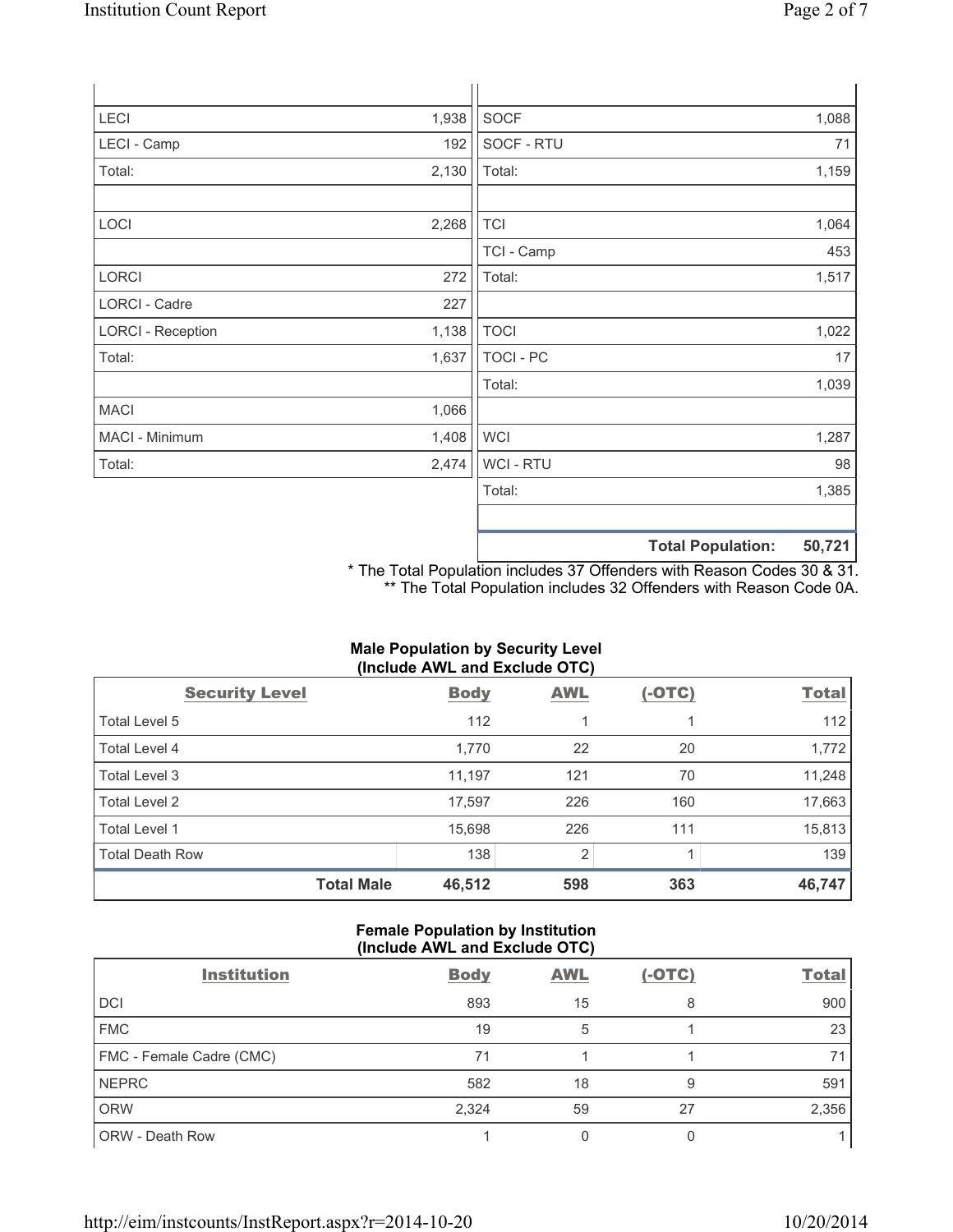| ORW - PC<br>ORW - Reception |                          | 9<br>193 |     |     | 194    |
|-----------------------------|--------------------------|----------|-----|-----|--------|
| ORW - RTU                   |                          | 42       |     |     | 42     |
|                             | <b>Total Female</b>      | 4,134    | 99  | 46  | 4,187  |
|                             |                          |          |     |     |        |
|                             | <b>Total Population:</b> | 50,646   | 697 | 409 | 50,934 |

## **Male Population by Institution: Security Level 5 (Include AWL and Exclude OTC)**

| <b>Institution</b>   | <b>Body</b> | <b>AWL</b> | (-OTC) | <u>Total</u> |
|----------------------|-------------|------------|--------|--------------|
| <b>OSP</b>           | 112         |            |        | 112          |
| <b>Total Level 5</b> | 112         |            |        | 112          |

# **Male Population by Institution: Security Level 4 (Include AWL and Exclude OTC)**

| <b>Institution</b> |                      | <b>Body</b>    | <b>AWL</b>                | $(-OTC)$                  | <b>Total</b>   |
|--------------------|----------------------|----------------|---------------------------|---------------------------|----------------|
| CRC                |                      | $\,6\,$        | $\mathsf{O}\xspace$       | $\mathsf{0}$              | 6              |
| CRC - Cadre        |                      | 1              | $\mathsf{O}\xspace$       | $\mathsf{0}$              |                |
| CRC - Reception    |                      | $\overline{2}$ | 0                         | $\mathsf 0$               | 2              |
| CRC - RTU          |                      | $\overline{2}$ | $\mathsf{O}\xspace$       | $\mathsf{O}\xspace$       | $\overline{2}$ |
| <b>FMC</b>         |                      | $\mathbf 0$    | $\mathbf{1}$              | $\mathbf 0$               |                |
| LECI               |                      | $\overline{4}$ | $\mathsf{O}\xspace$       | $\mathsf{O}\xspace$       | 4              |
| LORCI              |                      | $\,6\,$        | $\mathsf{O}\xspace$       | $\mathsf 0$               | $\,6$          |
| LORCI - Cadre      |                      | 1              | $\mathsf{O}\xspace$       | $\mathsf{O}\xspace$       | 1              |
| <b>MANCI</b>       |                      | $\sqrt{5}$     | $\mathsf{O}\xspace$       | $\mathsf{O}\xspace$       | 5              |
| MCI                |                      | $6\phantom{1}$ | $\mathsf{O}\xspace$       | $\mathsf 0$               | $6\,$          |
| <b>OSP</b>         |                      | 332            | $\ensuremath{\mathsf{3}}$ | $\ensuremath{\mathsf{3}}$ | 332            |
| RCI                |                      | 3              | $\mathsf{O}\xspace$       | $\mathbf 0$               | 3              |
| SOCF               |                      | 1,073          | 14                        | 14                        | 1,073          |
| SOCF - RTU         |                      | 64             | $\mathsf{O}\xspace$       | $\mathsf 0$               | 64             |
| <b>TCI</b>         |                      | 11             | $\mathbf{1}$              | $\mathsf{O}\xspace$       | 12             |
| <b>TOCI</b>        |                      | 229            | $\mathbf 2$               | $\sqrt{2}$                | 229            |
| <b>TOCI - PC</b>   |                      | 11             | $\mathsf{O}\xspace$       | $\mathsf{O}\xspace$       | 11             |
| WCI                |                      | 14             | $\mathbf{1}$              | 1                         | 14             |
|                    | <b>Total Level 4</b> | 1,770          | 22                        | 20                        | 1,772          |

# **Male Population by Institution: Security Level 3 (Include AWL and Exclude OTC)**

| <b>Institution</b> | <u>Body</u> | AWL | $(-OTC)$ | Total |
|--------------------|-------------|-----|----------|-------|
|                    |             |     |          |       |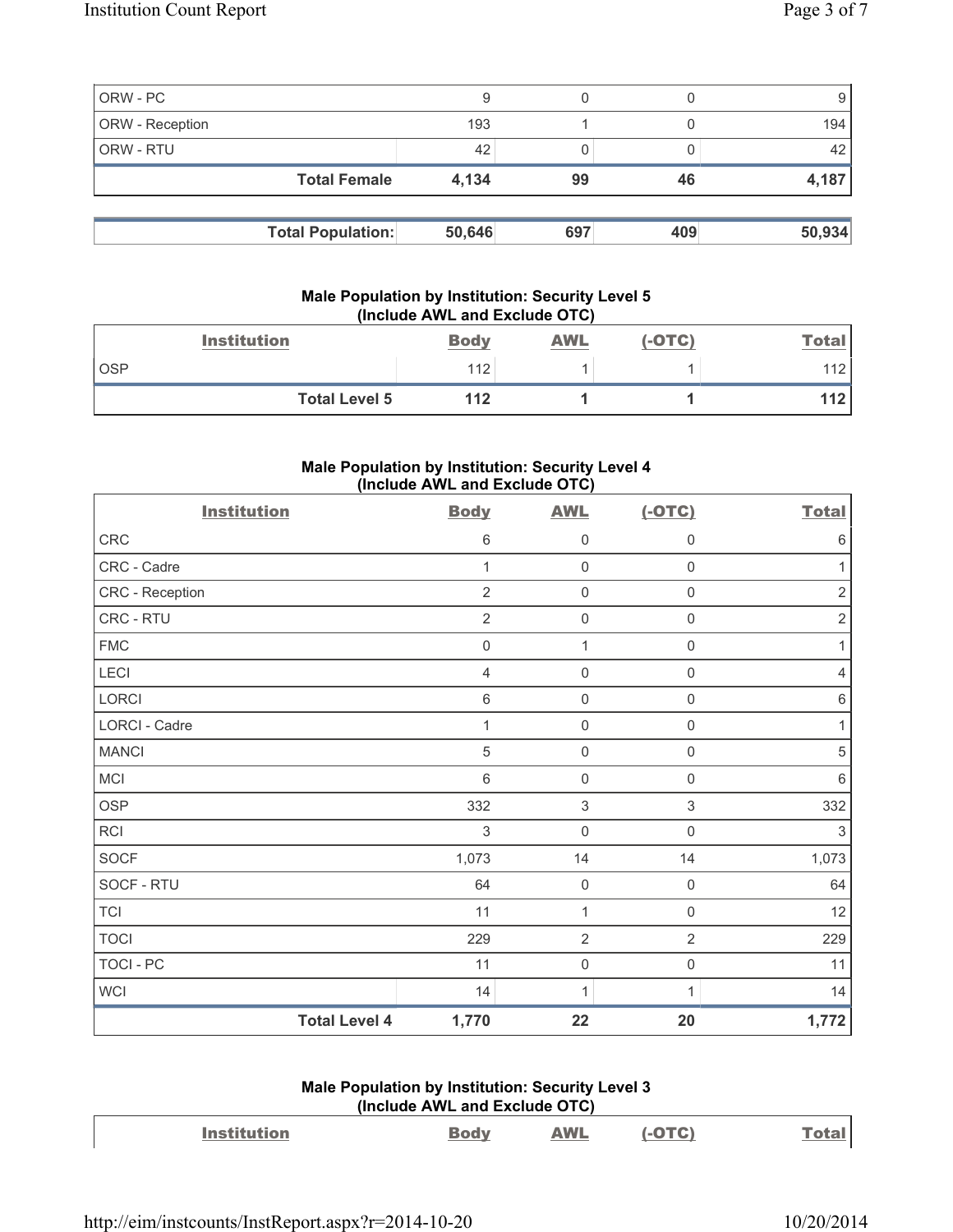| ACI                               | 23             | $\sqrt{2}$                | $\mathsf{O}\xspace$ | 25             |
|-----------------------------------|----------------|---------------------------|---------------------|----------------|
| ACI - PC                          | 69             | $\mathsf{O}\xspace$       | $\mathsf{O}\xspace$ | 69             |
| <b>BECI</b>                       | $\mathfrak{S}$ | $\mathsf{O}\xspace$       | $\mathsf{O}\xspace$ | $\mathsf 3$    |
| CCI                               | $\,$ 6 $\,$    | $\mathsf{O}\xspace$       | $\mathsf{O}\xspace$ | $\,6\,$        |
| CRC                               | 105            | $\overline{4}$            | 4                   | 105            |
| CRC - Cadre                       | 194            | $\mathsf{O}\xspace$       | $\mathsf{O}\xspace$ | 194            |
| CRC - Reception                   | 689            | 12                        | 5                   | 696            |
| CRC - RTU                         | 17             | $\mathbf 1$               | $\mathbf{1}$        | 17             |
| <b>FMC</b>                        | $\mathbf{1}$   | $\mathsf{O}\xspace$       | $\mathsf{O}\xspace$ | $\mathbf{1}$   |
| FMC - Intensive Care - Male (CMC) | $10$           | $\mathsf 0$               | $\mathsf{O}\xspace$ | $10$           |
| LAECI                             | $\mathbf{1}$   | $\mathsf{O}\xspace$       | $\mathsf{O}\xspace$ | $\mathbf{1}$   |
| LECI                              | 1,823          | 16                        | 15                  | 1,824          |
| LORCI                             | 57             | 20                        | $17$                | 60             |
| <b>LORCI - Cadre</b>              | 206            | $\mathsf{O}\xspace$       | $\mathsf 0$         | 206            |
| <b>LORCI - Reception</b>          | 624            | $\mathsf{O}\xspace$       | $\mathsf{O}\xspace$ | 624            |
| <b>MANCI</b>                      | 2,174          | 15                        | 10                  | 2,179          |
| MCI                               | 6              | $\mathsf{O}\xspace$       | $\mathsf{O}\xspace$ | $\,6\,$        |
| <b>NCCI</b>                       | $\overline{7}$ | $\mathsf{O}\xspace$       | $\mathsf{O}\xspace$ | $\overline{7}$ |
| <b>NCI</b>                        | 26             | $\mathsf{O}\xspace$       | $\mathsf{O}\xspace$ | 26             |
| PCI                               | 45             | $\ensuremath{\mathsf{3}}$ | $\mathsf{O}\xspace$ | 48             |
| RCI                               | 1,994          | 21                        | 13                  | 2,002          |
| <b>RICI</b>                       | 8              | $\mathsf{O}\xspace$       | $\mathsf 0$         | $\,8\,$        |
| SCI                               | $\overline{2}$ | $\mathsf 0$               | $\mathsf{O}\xspace$ | $\overline{2}$ |
| SOCF                              | 14             | $\mathsf 0$               | $\mathsf{O}\xspace$ | 14             |
| SOCF - RTU                        | $\overline{7}$ | $\mathsf{O}\xspace$       | $\mathsf{O}\xspace$ | $\overline{7}$ |
| <b>TCI</b>                        | 973            | $\,8\,$                   | 3                   | 978            |
| TOCI                              | 777            | 0                         | $\boldsymbol{0}$    | 777            |
| <b>TOCI - PC</b>                  | $\,6\,$        | $\mathsf 0$               | $\mathsf{O}\xspace$ | $\,6\,$        |
| WCI                               | 1,235          | $19$                      | $\overline{2}$      | 1,252          |
| WCI - RTU                         | 95             | $\mathsf{O}\xspace$       | $\mathsf{O}\xspace$ | 95             |
| <b>Total Level 3</b>              | 11,197         | 121                       | 70                  | 11,248         |

#### **Male Population by Institution: Security Level 2 (Include AWL and Exclude OTC)**

|                  | <b>Institution</b> | <b>Body</b> | <b>AWL</b> | $(-OTC)$ | <b>Total</b> |
|------------------|--------------------|-------------|------------|----------|--------------|
| <b>ACI</b>       |                    | 566         | 5          | 3        | 568          |
| ACI - PC         |                    | 70          |            | 0        | 70           |
| <b>ACI - RTU</b> |                    | 78          |            | 0        | 78           |
| <b>BECI</b>      |                    | 1,607       | 22         | 15       | 1,614        |
|                  |                    |             |            |          |              |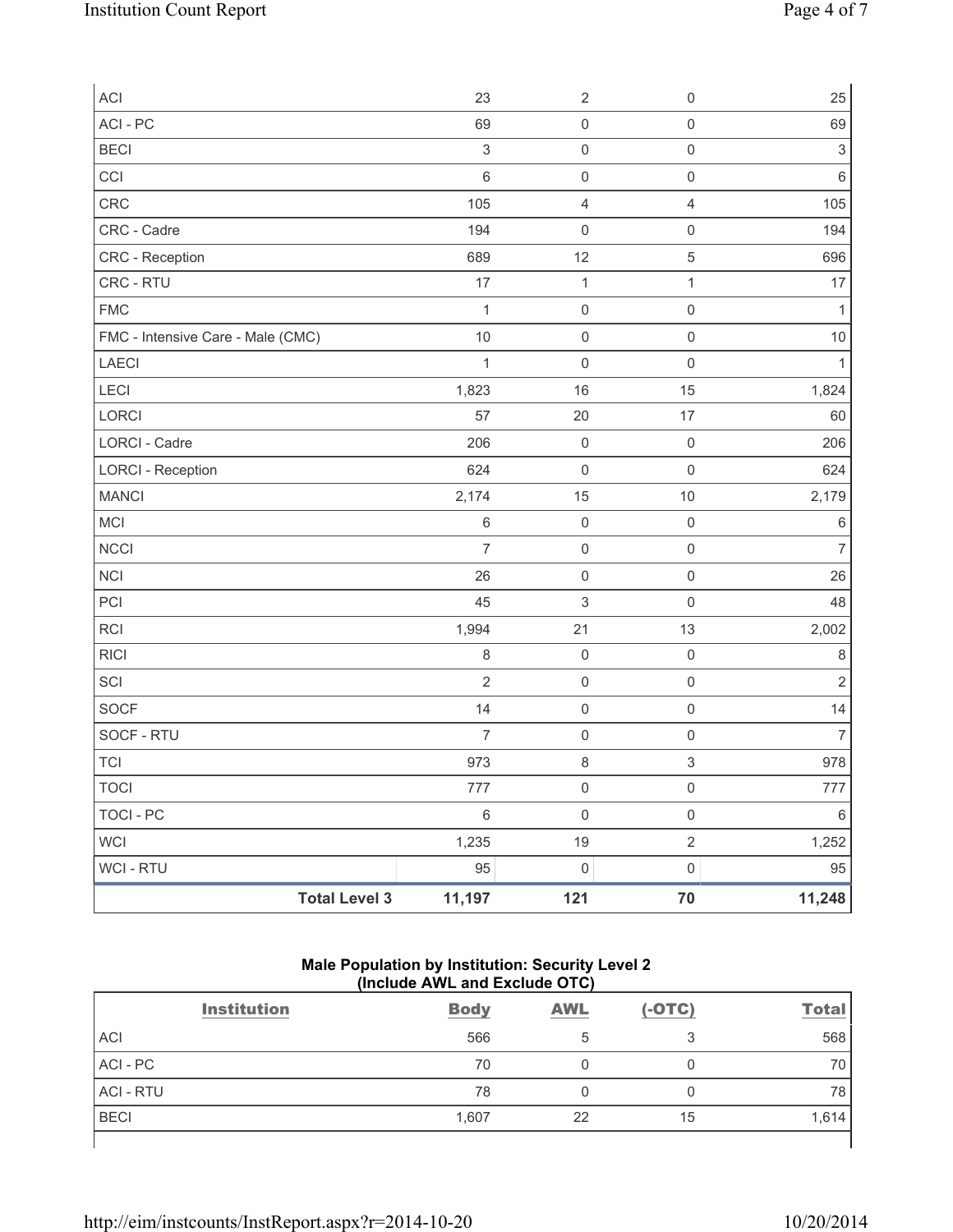| CCI                               | 1,740          | 12                        | $\,6\,$                   | 1,746            |
|-----------------------------------|----------------|---------------------------|---------------------------|------------------|
| CRC                               | 106            | 6                         | $\overline{4}$            | 108              |
| CRC - Cadre                       | 53             | $\mathsf 0$               | $\mathsf{O}\xspace$       | 53               |
| CRC - Reception                   | 159            | 4                         | $\ensuremath{\mathsf{3}}$ | 160              |
| CRC - RTU                         | 25             | $\mathsf{O}\xspace$       | $\mathsf 0$               | 25               |
| CRC - Youth                       | $\sqrt{2}$     | $\mathbf{1}$              | 1                         | $\sqrt{2}$       |
| <b>FMC</b>                        | $\,8\,$        | $\mathbf{1}$              | $\mathsf 0$               | $\boldsymbol{9}$ |
| FMC - Intensive Care - Male (CMC) | 20             | $\mathsf{O}\xspace$       | $\mathsf 0$               | 20               |
| GCI                               | 776            | 6                         | $\overline{4}$            | 778              |
| LAECI                             | 1,114          | 19                        | 15                        | 1,118            |
| <b>LECI</b>                       | 98             | $\mathsf 0$               | $\mathsf 0$               | 98               |
| LOCI                              | 1,102          | $\overline{7}$            | $\ensuremath{\mathsf{3}}$ | 1,106            |
| LORCI                             | 126            | 19                        | $17\,$                    | 128              |
| <b>LORCI - Cadre</b>              | 14             | $\mathsf 0$               | $\mathsf{O}\xspace$       | 14               |
| <b>LORCI - Reception</b>          | 350            | 6                         | 5                         | 351              |
| <b>MACI</b>                       | 1,066          | $\ensuremath{\mathsf{3}}$ | $\ensuremath{\mathsf{3}}$ | 1,066            |
| <b>MANCI</b>                      | 37             | $\mathsf{O}\xspace$       | $\mathsf 0$               | 37               |
| MCI                               | 1,696          | 27                        | 20                        | 1,703            |
| MCI - Camp                        | $\overline{2}$ | $\boldsymbol{0}$          | $\mathsf{O}\xspace$       | $\overline{2}$   |
| NCCI                              | 1,649          | 19                        | 14                        | 1,654            |
| NCCI - Camp                       | 14             | $\mathsf{O}\xspace$       | $\mathsf 0$               | 14               |
| NCI                               | 1,755          | 23                        | 21                        | 1,757            |
| PCI                               | 841            | 16                        | $\sqrt{2}$                | 855              |
| <b>RCI</b>                        | 190            | $\,$ 3 $\,$               | $\,$ 3 $\,$               | 190              |
| <b>RICI</b>                       | 1,189          | 19                        | 14                        | 1,194            |
| SCI                               | 1,055          | $\,8\,$                   | $\boldsymbol{7}$          | 1,056            |
| <b>TCI</b>                        | 34             | 0                         | 0                         | 34               |
| <b>TOCI</b>                       | 15             | $\mathsf{O}\xspace$       | $\mathsf{O}\xspace$       | 15               |
| WCI                               | 38             | $\mathsf{O}\xspace$       | $\mathsf{O}\xspace$       | 38               |
| WCI - RTU                         | $\sqrt{2}$     | $\mathsf{O}\xspace$       | $\mathsf{O}\xspace$       | $\sqrt{2}$       |
| <b>Total Level 2</b>              | 17,597         | 226                       | 160                       | 17,663           |

## **Male Population by Institution: Security Level 1 (Include AWL and Exclude OTC)**

| <b>Institution</b> | <b>Body</b> | <b>AWL</b> | $(-OTC)$ | <b>Total</b> |
|--------------------|-------------|------------|----------|--------------|
| ACI                | 744         |            |          | 748          |
| ACI - PC           | 25          |            |          | 25           |
| <b>ACI - RTU</b>   | 44          |            |          | 44           |
| <b>BECI</b>        | 648         | 21         |          | 660          |
| <b>BECI</b> - Camp | 489         | ⌒          |          | 489          |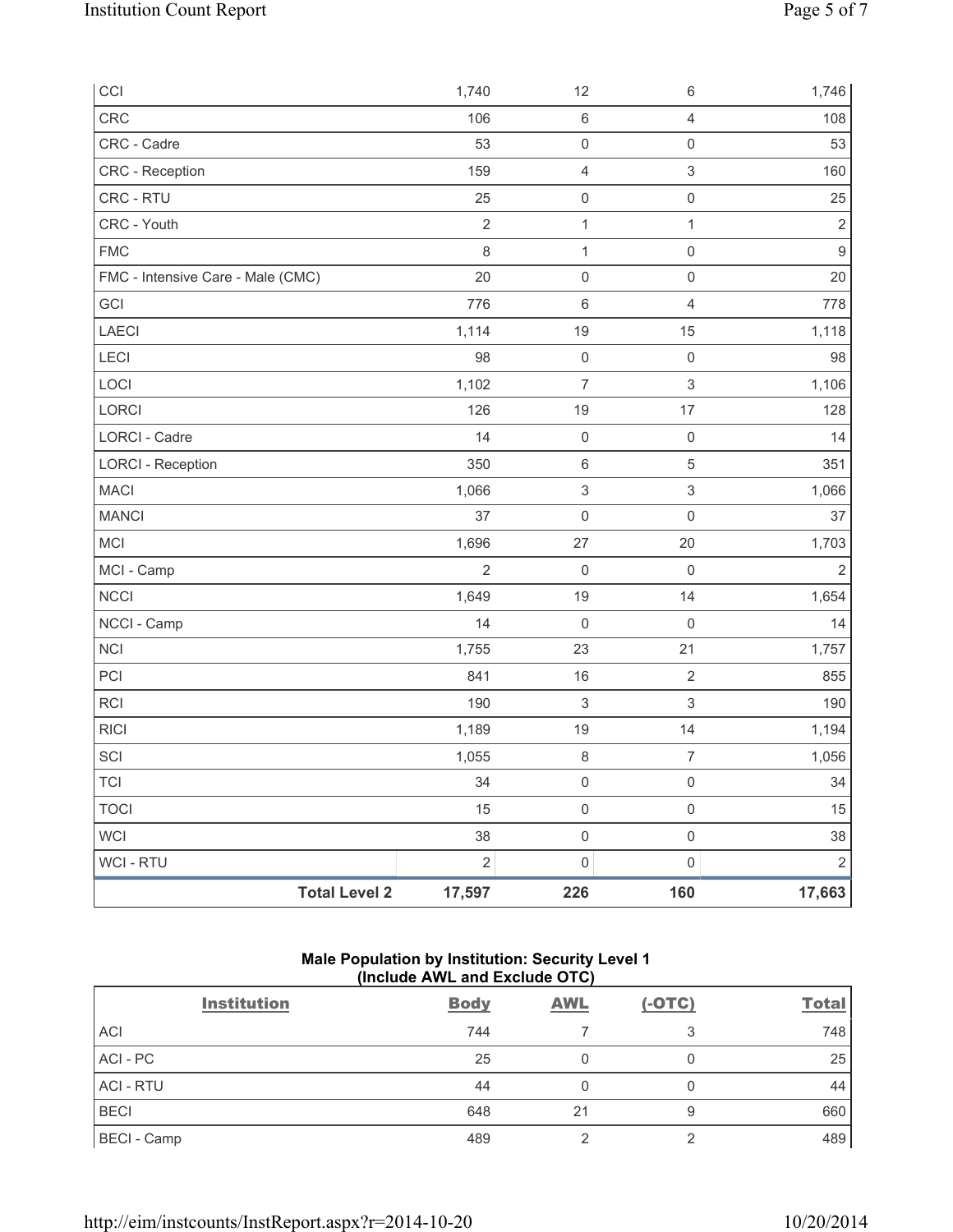| <b>Total Level 1</b>              | 15,698         | $\mathsf{O}\xspace$<br>226 | 111                                        | 453<br>15,813  |
|-----------------------------------|----------------|----------------------------|--------------------------------------------|----------------|
| <b>TCI</b><br>TCI - Camp          | 44<br>453      | $\,6\,$                    | $\mathsf{O}\xspace$<br>$\mathsf{O}\xspace$ | $50\,$         |
| SCI                               | 1,011          | 13                         | 5                                          | 1,019          |
| <b>RICI</b>                       | 1,433          | $17\,$                     | 6                                          | 1,444          |
| PCI                               | 1,254          | 32                         | 12                                         | 1,274          |
| <b>OSP</b>                        | $\overline{7}$ | $\mathbf 0$                | 0                                          | $\overline{7}$ |
| <b>NCI</b>                        | 749            | 10                         | 5                                          | 754            |
| NCCI - Camp                       | 392            | $\mathbf 0$                | $\mathsf{O}\xspace$                        | 392            |
| <b>NCCI</b>                       | 614            | 11                         | $\mathsf g$                                | 616            |
| MCI - Camp                        | 359            | $\mathbf 0$                | $\mathsf{O}\xspace$                        | 359            |
| <b>MCI</b>                        | 511            | $\,6\,$                    | $\overline{2}$                             | 515            |
| MANCI - Camp                      | 405            | $\mathsf{O}\xspace$        | $\mathsf 0$                                | 405            |
| <b>MANCI</b>                      | 13             | 8                          | 5                                          | 16             |
| MACI - Minimum                    | 1,408          | 26                         | 15                                         | 1,419          |
| <b>LORCI - Reception</b>          | 163            | $\overline{2}$             | $\mathbf{1}$                               | 164            |
| <b>LORCI - Cadre</b>              | $6\phantom{1}$ | $\mathbf{1}$               | $\mathsf{O}\xspace$                        | $\overline{7}$ |
| LORCI                             | 83             | 18                         | 14                                         | 87             |
| LOCI                              | 1,166          | 12                         | $\overline{2}$                             | 1,176          |
| LECI - Camp                       | 192            | $\mathsf{O}\xspace$        | $\mathsf{O}\xspace$                        | 192            |
| <b>LECI</b>                       | 13             | 1                          | 1                                          | 13             |
| <b>LAECI</b>                      | 636            | 11                         | 8                                          | 639            |
| <b>GCI-RTU</b>                    | $\overline{2}$ | $\mathbf 0$                | $\mathsf 0$                                | $\overline{2}$ |
| GCI - Camp                        | 758            | $\mathsf{O}\xspace$        | $\mathsf{O}\xspace$                        | 758            |
| GCI                               | 468            | 11                         | 6                                          | 473            |
| FMC - Intensive Care - Male (CMC) | 15             | $\mathsf{O}\xspace$        | $\mathsf{O}\xspace$                        | 15             |
| <b>FMC</b>                        | 438            | $\overline{2}$             | 1                                          | 439            |
| CRC - RTU                         | $\overline{2}$ | $\mathsf{O}\xspace$        | $\mathsf{O}\xspace$                        | $\overline{2}$ |
| CRC - Reception                   | 210            | $\,$ 3 $\,$                | 3                                          | 210            |
| CRC - Cadre                       | $\overline{4}$ | $\mathsf{O}\xspace$        | $\mathsf 0$                                | $\overline{4}$ |
| <b>CRC</b>                        | 67             | $\mathsf{O}\xspace$        | $\mathsf{O}\xspace$                        | 67             |
| CCI                               | 872            | $\,6\,$                    | 2                                          | 876            |

| <b>High Offender ID's</b>        |         |  |  |  |
|----------------------------------|---------|--|--|--|
| Correctional Reception Center:   | A710033 |  |  |  |
| Lorain Correctional Institution: | A709406 |  |  |  |
| Ohio Reformatory for Women:      | W090720 |  |  |  |